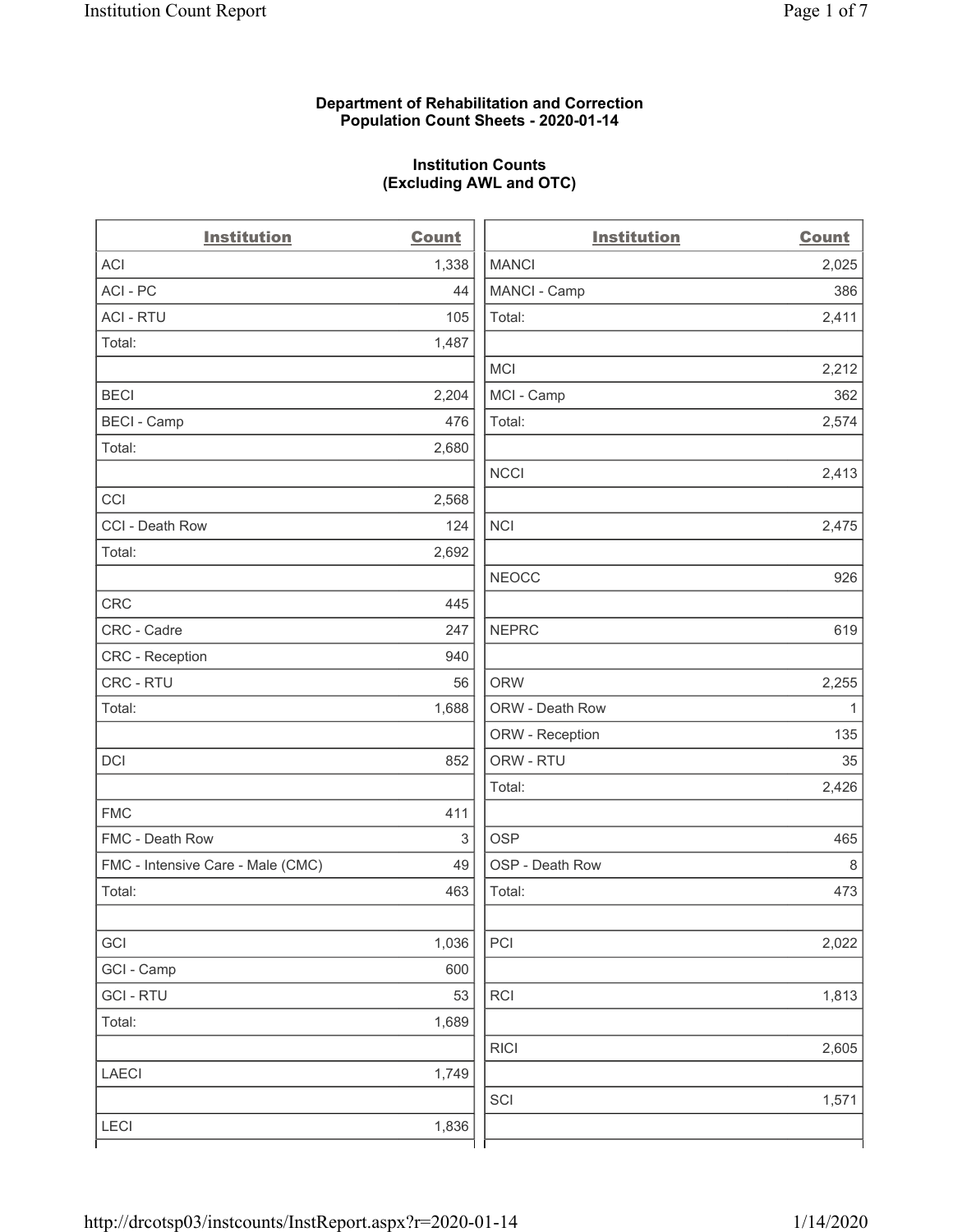| LECI - Camp              | 183   | <b>SOCF</b> |                          | 1,258  |
|--------------------------|-------|-------------|--------------------------|--------|
| Total:                   | 2,019 | SOCF - RTU  |                          | 65     |
|                          |       | Total:      |                          | 1,323  |
| LOCI                     | 2,232 |             |                          |        |
|                          |       | <b>TCI</b>  |                          | 1,033  |
| <b>LORCI</b>             | 199   | TCI - Camp  |                          | 428    |
| LORCI - Cadre            | 128   | Total:      |                          | 1,461  |
| <b>LORCI - Reception</b> | 1,176 |             |                          |        |
| Total:                   | 1,503 | <b>TOCI</b> |                          | 772    |
|                          |       | TOCI-PC     |                          | 91     |
| <b>MACI</b>              | 992   | Total:      |                          | 863    |
| MACI - Minimum           | 1,246 |             |                          |        |
| Total:                   | 2,238 | <b>WCI</b>  |                          | 1,262  |
|                          |       | WCI - RTU   |                          | 32     |
|                          |       | Total:      |                          | 1,294  |
|                          |       |             |                          |        |
|                          |       |             | <b>Total Population:</b> | 48,561 |

\* The Total Population includes 30 Offenders with Reason Codes 30 & 31. \*\* The Total Population includes 38 Offenders with Reason Code 0A.

## **Male Population by Security Level (Include AWL and Exclude OTC)**

| <b>Security Level</b>  |                   | <b>Body</b> | <b>AWL</b> | $(-OTC)$ | <b>Total</b> |
|------------------------|-------------------|-------------|------------|----------|--------------|
| <b>Total Level E</b>   |                   | 932         | 5          | 5        | 932          |
| Total Level 4          |                   | 1,739       | 17         | 13       | 1,743        |
| Total Level 3          |                   | 11,266      | 198        | 174      | 11,290       |
| Total Level 2          |                   | 16,502      | 185        | 134      | 16,553       |
| Total Level 1          |                   | 14,007      | 143        | 89       | 14,061       |
| <b>Total Death Row</b> |                   | 139         | 0          | $\Omega$ | 139          |
|                        | <b>Total Male</b> | 44,585      | 548        | 415      | 44,718       |

## **Female Population by Institution (Include AWL and Exclude OTC)**

| <b>Institution</b>     | <b>Body</b> | <b>AWL</b> | $(-OTC)$ | <b>Total</b> |
|------------------------|-------------|------------|----------|--------------|
| <b>DCI</b>             | 851         | 8          | 6        | 853          |
| <b>FMC</b>             | 6           |            |          | 6            |
| <b>NEPRC</b>           | 619         | 15         |          | 627          |
| <b>ORW</b>             | 2,254       | 51         | 34       | 2,271        |
| <b>ORW - Death Row</b> |             |            |          |              |
| ORW - Reception        | 135         |            | 5        | 135          |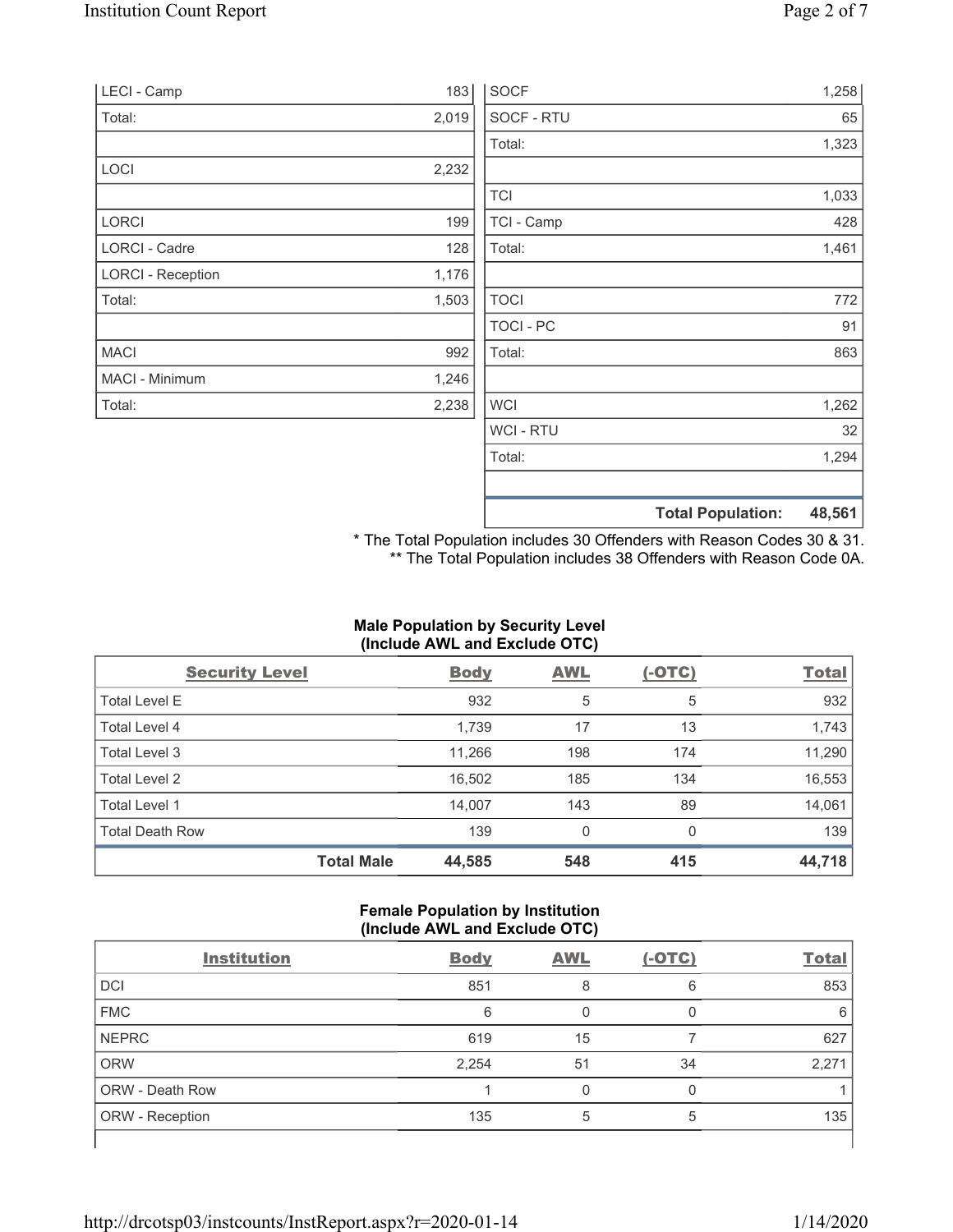| l ORW - RTU |                          | 35     |     |     | 35     |
|-------------|--------------------------|--------|-----|-----|--------|
|             | <b>Total Female</b>      | 3,901  | 79  | 52  | 3,928  |
|             |                          |        |     |     |        |
|             | <b>Total Population:</b> | 48,486 | 627 | 467 | 48,646 |

## **Male Population by Institution: Security Level 5 and E (Include AWL and Exclude OTC)**

| <b>Institution</b>   | <b>Body</b>    | <b>AWL</b>          | $(-OTC)$            | <b>Total</b>   |
|----------------------|----------------|---------------------|---------------------|----------------|
| ACI                  | $\overline{2}$ | $\mathsf{O}\xspace$ | 0                   | $\overline{2}$ |
| <b>BECI</b>          | $\mathbf 0$    | 1                   | 1                   | $\mathbf 0$    |
| CRC                  | $6\,$          | $\mathbf 0$         | $\mathbf 0$         | $6\,$          |
| CRC - Reception      | 1              | $\mathsf{O}\xspace$ | $\boldsymbol{0}$    | 1              |
| CRC - RTU            | $\,6$          | $\mathsf{O}\xspace$ | $\mathsf{O}\xspace$ | $\,6\,$        |
| <b>FMC</b>           | 1              | $\mathsf{O}\xspace$ | $\mathbf 0$         | 1              |
| LECI                 | $\overline{2}$ | $\mathbf 0$         | $\mathsf{O}\xspace$ | $\sqrt{2}$     |
| <b>LORCI</b>         | 1              | $\mathsf{O}\xspace$ | 0                   | 1              |
| <b>MACI</b>          | 16             | $\mathbf{1}$        | 1                   | 16             |
| <b>MANCI</b>         |                | $\mathsf{O}\xspace$ | 0                   | 1              |
| <b>OSP</b>           | 314            | 1                   | 1                   | 314            |
| RCI                  | 3              | $\mathsf{O}\xspace$ | 0                   | 3              |
| <b>SOCF</b>          | 430            | 1                   | 1                   | 430            |
| <b>TOCI</b>          | 130            | 1                   | 1                   | 130            |
| TOCI - PC            | $\overline{2}$ | $\mathbf 0$         | $\mathbf 0$         | $\overline{2}$ |
| <b>WCI</b>           | 12             | $\mathbf 0$         | $\mathbf 0$         | 12             |
| WCI - RTU            | 5              | $\mathbf 0$         | $\boldsymbol{0}$    | 5              |
| <b>Total Level 5</b> | 932            | 5                   | 5                   | 932            |

# **Male Population by Institution: Security Level 4 (Include AWL and Exclude OTC)**

| <b>Institution</b>                | <b>Body</b> | <b>AWL</b> | $(-OTC)$ | <b>Total</b> |
|-----------------------------------|-------------|------------|----------|--------------|
| ACI                               | 6           |            |          | 6            |
| CRC                               |             |            |          |              |
| CRC - Reception                   |             |            |          |              |
| CRC - RTU                         | 10          |            |          | 10           |
| <b>FMC</b>                        | 3           |            | n        |              |
| FMC - Intensive Care - Male (CMC) |             |            |          |              |
| LECI                              |             |            |          |              |
| LOCI                              |             |            |          |              |
| <b>LORCI</b>                      | 2           |            |          |              |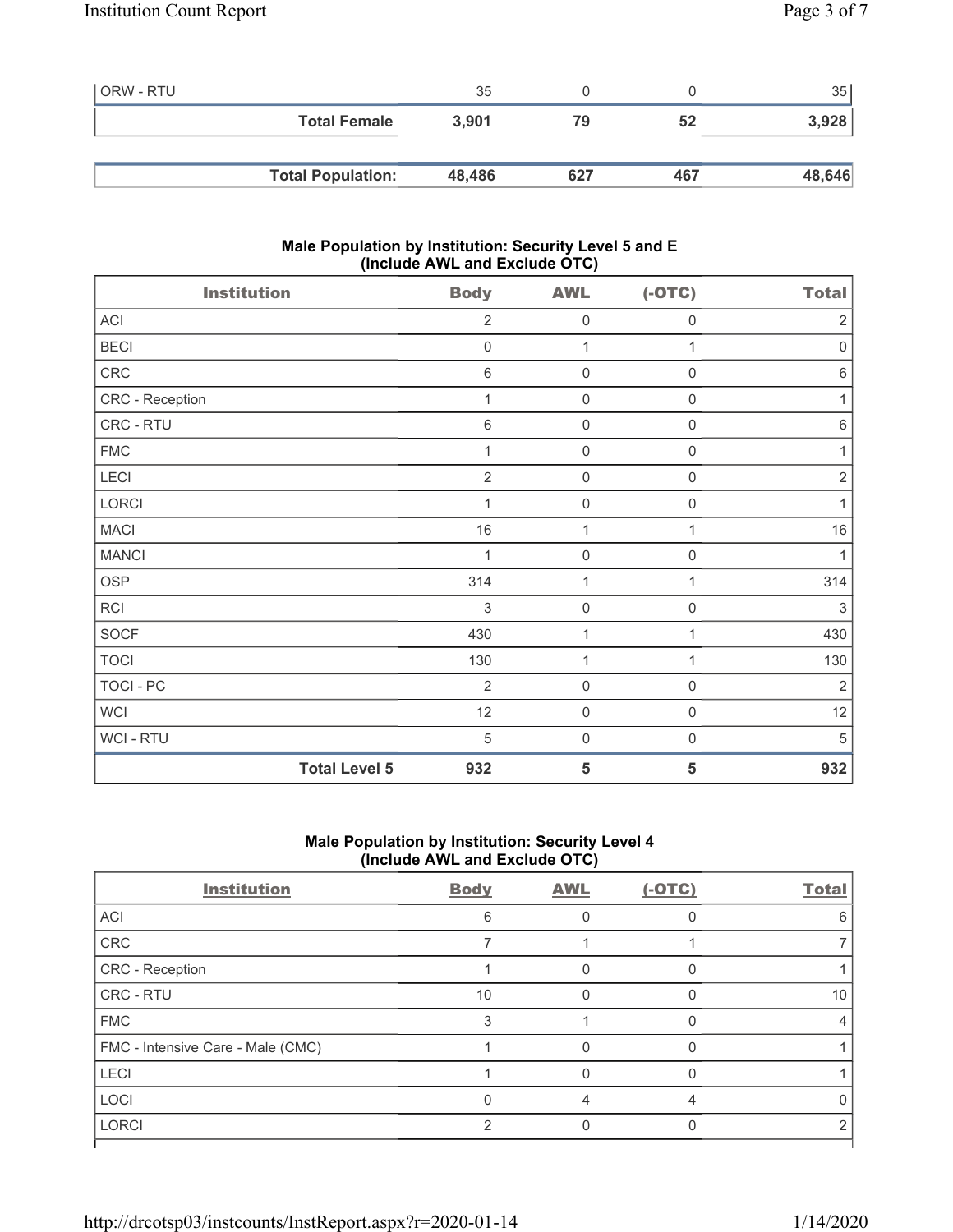| <b>LORCI - Cadre</b>     |                      | 1              | $\mathbf 0$    | $\mathbf 0$ | 1              |
|--------------------------|----------------------|----------------|----------------|-------------|----------------|
| <b>LORCI - Reception</b> |                      | 3              | $\overline{0}$ | 0           | $\,$ 3 $\,$    |
| <b>MACI</b>              |                      | 16             | $\overline{0}$ | 0           | 16             |
| <b>MANCI</b>             |                      | $\overline{2}$ | $\mathbf 0$    | 0           | 2              |
| <b>NEOCC</b>             |                      | 8              | $\mathbf 0$    | $\mathbf 0$ | 8              |
| <b>OSP</b>               |                      | 131            | 1              | 1           | 131            |
| <b>SOCF</b>              |                      | 823            | 7              | 5           | 825            |
| SOCF - RTU               |                      | 65             | $\overline{0}$ | $\Omega$    | 65             |
| <b>TCI</b>               |                      | 6              | $\mathbf 0$    | 0           | 6              |
| <b>TOCI</b>              |                      | 630            | 3              | 2           | 631            |
| <b>TOCI - PC</b>         |                      | 16             | $\overline{0}$ | $\mathbf 0$ | 16             |
| <b>WCI</b>               |                      | 4              | $\mathbf 0$    | $\mathbf 0$ | $\overline{4}$ |
| WCI - RTU                |                      | 3              | $\mathbf 0$    | O           | 3              |
|                          | <b>Total Level 4</b> | 1,739          | 17             | 13          | 1,743          |

## **Male Population by Institution: Security Level 3 (Include AWL and Exclude OTC)**

| <b>Institution</b>                | <b>Body</b>     | <b>AWL</b>       | $(-OTC)$            | <b>Total</b>   |
|-----------------------------------|-----------------|------------------|---------------------|----------------|
| ACI                               | 17              | $\mathbf 0$      | $\mathsf{O}\xspace$ | 17             |
| ACI-PC                            | $\overline{9}$  | $\mathbf 0$      | $\mathbf 0$         | $\overline{9}$ |
| <b>BECI</b>                       | $\overline{2}$  | $\mathbf 0$      | $\mathsf{O}\xspace$ | $\sqrt{2}$     |
| CCI                               | 1               | $\mathbf 0$      | $\mathsf 0$         | $\mathbf{1}$   |
| <b>CRC</b>                        | 232             | $\boldsymbol{9}$ | $\boldsymbol{9}$    | 232            |
| CRC - Cadre                       | 22              | $\mathbf 0$      | $\mathsf{O}\xspace$ | 22             |
| CRC - Reception                   | 460             | 20               | 20                  | 460            |
| CRC - RTU                         | 40              | $\mathbf 0$      | $\mathsf 0$         | 40             |
| <b>FMC</b>                        | $6\phantom{1}6$ | $\mathbf 0$      | $\mathsf 0$         | $\,6\,$        |
| FMC - Intensive Care - Male (CMC) | 3               | $\mathbf 0$      | $\mathsf 0$         | $\mathfrak{S}$ |
| <b>LAECI</b>                      | 10              | $\mathbf 0$      | $\mathbf 0$         | 10             |
| LECI                              | 1,754           | 19               | 12                  | 1,761          |
| LOCI                              | $\overline{2}$  | $\mathbf 0$      | $\mathsf 0$         | $\overline{2}$ |
| <b>LORCI</b>                      | 90              | 74               | 69                  | 95             |
| <b>LORCI - Cadre</b>              | 12              | $\mathbf 0$      | $\mathsf{O}\xspace$ | 12             |
| <b>LORCI - Reception</b>          | 995             | $\sqrt{3}$       | $\overline{2}$      | 996            |
| <b>MACI</b>                       | 862             | $\overline{4}$   | $\overline{2}$      | 864            |
| <b>MANCI</b>                      | 1,919           | 29               | 27                  | 1,921          |
| <b>NCCI</b>                       | $\overline{2}$  | $\mathbf 0$      | $\mathsf{O}\xspace$ | $\overline{2}$ |
| <b>NCI</b>                        | $\overline{2}$  | $\mathbf 0$      | $\mathbf 0$         | $\overline{2}$ |
| <b>NEOCC</b>                      | 891             | $\overline{7}$   | 5                   | 893            |
| <b>OSP</b>                        | 1               | $\mathbf 0$      | $\mathsf{O}\xspace$ | 1              |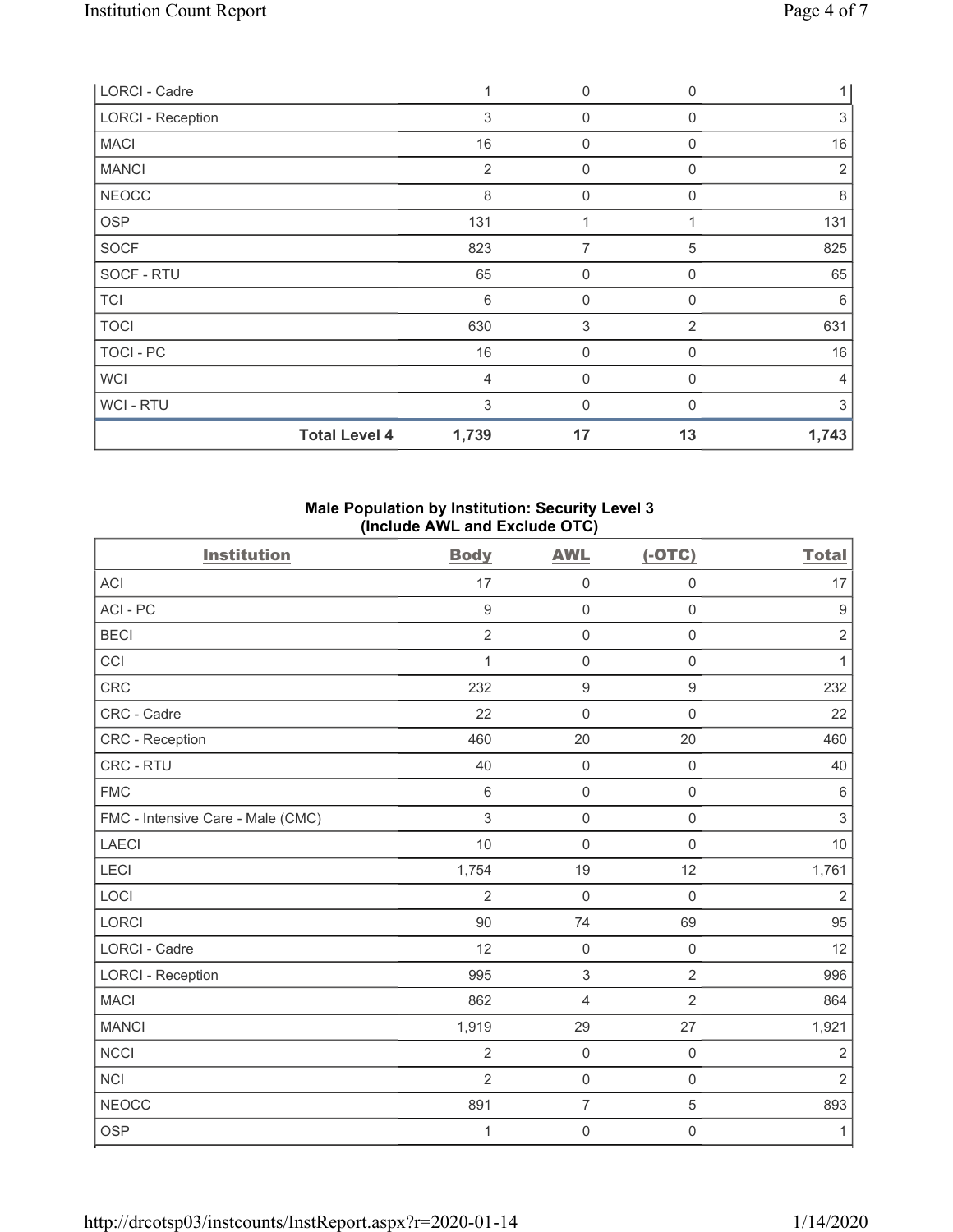| PCI         |                      | 44     |             | 0        | 45     |
|-------------|----------------------|--------|-------------|----------|--------|
| <b>RCI</b>  |                      | 1,627  | 13          | 13       | 1,627  |
| <b>RICI</b> |                      |        | 0           | 0        |        |
| SOCF        |                      | 5      | 0           | 0        | 5      |
| <b>TCI</b>  |                      | 944    | 8           | 6        | 946    |
| TCI - Camp  |                      |        | 0           | 0        |        |
| <b>TOCI</b> |                      | 12     | $\mathbf 0$ | $\Omega$ | 12     |
| TOCI - PC   |                      | 73     | 0           | 0        | 73     |
| <b>WCI</b>  |                      | 1,207  | 11          | 9        | 1,209  |
| WCI-RTU     |                      | 20     | 0           | 0        | 20     |
|             | <b>Total Level 3</b> | 11,266 | 198         | 174      | 11,290 |

## **Male Population by Institution: Security Level 2 (Include AWL and Exclude OTC)**

| <b>Institution</b>                | <b>Body</b>  | <b>AWL</b>          | $(-OTC)$            | <b>Total</b> |
|-----------------------------------|--------------|---------------------|---------------------|--------------|
| <b>ACI</b>                        | 745          | $\,6\,$             | $\overline{4}$      | 747          |
| ACI-PC                            | 25           | $\mathbf 0$         | $\mathsf{O}\xspace$ | 25           |
| <b>ACI - RTU</b>                  | 79           | $\mathbf 0$         | $\mathbf 0$         | 79           |
| <b>BECI</b>                       | 1,555        | $\boldsymbol{9}$    | $\,8\,$             | 1,556        |
| <b>BECI - Camp</b>                | $\mathbf{1}$ | $\mathbf 0$         | $\mathsf{O}\xspace$ | $\mathbf{1}$ |
| CCI                               | 1,977        | 18                  | 10                  | 1,985        |
| CRC                               | 100          | $\,6$               | 5                   | 101          |
| CRC - Cadre                       | 225          | $\mathbf 0$         | $\mathsf{O}\xspace$ | 225          |
| CRC - Reception                   | 290          | 10                  | 10                  | 290          |
| <b>DCI</b>                        | $\mathbf{1}$ | $\mathbf 0$         | $\mathbf 0$         | $\mathbf{1}$ |
| <b>FMC</b>                        | 15           | 1                   | $\mathsf{O}\xspace$ | 16           |
| FMC - Intensive Care - Male (CMC) | 14           | $\mathbf 0$         | $\mathsf{O}\xspace$ | 14           |
| GCI                               | 403          | $\sqrt{3}$          | 1                   | 405          |
| GCI - Camp                        | $\mathbf{1}$ | $\mathbf 0$         | $\mathsf 0$         | $\mathbf{1}$ |
| <b>GCI-RTU</b>                    | 42           | $\mathbf 0$         | $\mathsf 0$         | 42           |
| LAECI                             | 1,114        | 21                  | 17                  | 1,118        |
| LECI                              | 74           | $\mathbf 0$         | $\mathbf 0$         | 74           |
| LOCI                              | 1,386        | 15                  | 13                  | 1,388        |
| <b>LORCI</b>                      | 95           | 24                  | 20                  | 99           |
| LORCI - Cadre                     | 114          | $\mathsf{O}\xspace$ | $\mathbf 0$         | 114          |
| <b>LORCI - Reception</b>          | 95           | $\mathbf{1}$        | $\mathbf 1$         | 95           |
| <b>MACI</b>                       | 97           | $\overline{4}$      | $\overline{4}$      | 97           |
| <b>MANCI</b>                      | 72           | $\mathbf 0$         | $\mathsf{O}\xspace$ | 72           |
| MCI                               | 1,682        | 14                  | $\,6\,$             | 1,690        |
| <b>NCCI</b>                       | 1,155        | 12                  | 12                  | 1,155        |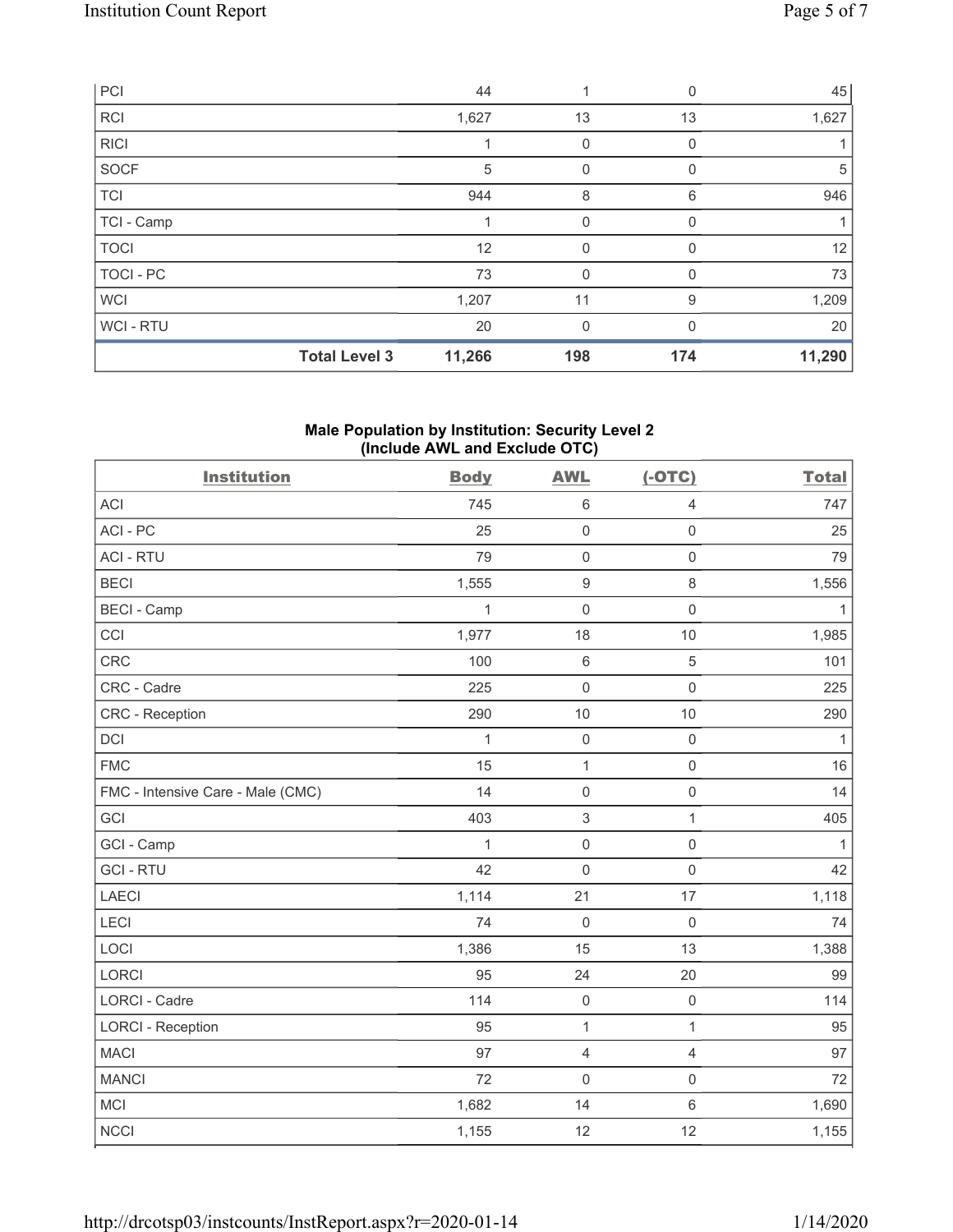| <b>NCI</b>   |                      | 1,493  | 9        | 5   | 1,497  |
|--------------|----------------------|--------|----------|-----|--------|
| <b>NEOCC</b> |                      | 27     | 0        | 0   | 27     |
| <b>OSP</b>   |                      |        | 0        |     |        |
| PCI          |                      | 856    | 5        |     | 861    |
| <b>RCI</b>   |                      | 183    | 2        | 2   | 183    |
| <b>RICI</b>  |                      | 1,408  | 17       | 11  | 1,414  |
| SCI          |                      | 1,103  | 8        | 5   | 1,106  |
| <b>TCI</b>   |                      | 35     | 0        |     | 35     |
| <b>WCI</b>   |                      | 39     | $\Omega$ | U   | 39     |
|              | <b>Total Level 2</b> | 16,502 | 185      | 134 | 16,553 |

## **Male Population by Institution: Security Level 1 (Include AWL and Exclude OTC)**

| <b>Institution</b>                | <b>Body</b>  | <b>AWL</b>          | $(-OTC)$            | <b>Total</b> |
|-----------------------------------|--------------|---------------------|---------------------|--------------|
| <b>ACI</b>                        | 568          | $\mathbf{1}$        | 1                   | 568          |
| ACI-PC                            | 10           | $\mathbf 0$         | $\mathbf 0$         | 10           |
| <b>ACI - RTU</b>                  | 26           | $\mathbf 0$         | $\mathsf 0$         | 26           |
| <b>BECI</b>                       | 646          | 15                  | 10                  | 651          |
| <b>BECI - Camp</b>                | 474          | $\mathbf 0$         | $\mathsf 0$         | 474          |
| CCI                               | 589          | $\,$ 3 $\,$         | $\overline{2}$      | 590          |
| CRC                               | 38           | $\overline{2}$      | $\sqrt{2}$          | 38           |
| <b>CRC</b> - Reception            | 184          | $\,8\,$             | $\,8\,$             | 184          |
| <b>FMC</b>                        | 380          | 5                   | $\overline{2}$      | 383          |
| FMC - Intensive Care - Male (CMC) | 31           | $\mathbf 0$         | $\mathsf 0$         | 31           |
| GCI                               | 633          | 17                  | $\,8\,$             | 642          |
| GCI - Camp                        | 599          | $\boldsymbol{0}$    | $\mathsf{O}\xspace$ | 599          |
| <b>GCI-RTU</b>                    | 11           | $\mathbf 0$         | $\mathbf 0$         | 11           |
| <b>LAECI</b>                      | 625          | 5                   | $\overline{5}$      | 625          |
| LECI                              | 4            | $\,6\,$             | $\sqrt{5}$          | 5            |
| LECI - Camp                       | 183          | $\mathbf 0$         | $\mathsf 0$         | 183          |
| LOCI                              | 844          | $\overline{2}$      | $\mathbf{1}$        | 845          |
| LORCI                             | 11           | 11                  | 10                  | 12           |
| <b>LORCI - Cadre</b>              | $\mathbf{1}$ | $\mathbf 0$         | $\mathsf 0$         | $\mathbf{1}$ |
| <b>LORCI - Reception</b>          | 83           | $\mathbf 0$         | $\mathsf 0$         | 83           |
| MACI - Minimum                    | 1,246        | 12                  | $\,8\,$             | 1,250        |
| <b>MANCI</b>                      | 31           | $\sqrt{5}$          | $\overline{2}$      | 34           |
| MANCI - Camp                      | 386          | $\mathbf 1$         | $\mathbf{1}$        | 386          |
| <b>MCI</b>                        | 530          | $\overline{4}$      | $\sqrt{3}$          | 531          |
| MCI - Camp                        | 362          | $\mathsf{O}\xspace$ | $\mathsf{O}\xspace$ | 362          |
| <b>NCCI</b>                       | 1,255        | $\overline{4}$      | $\overline{2}$      | 1,257        |